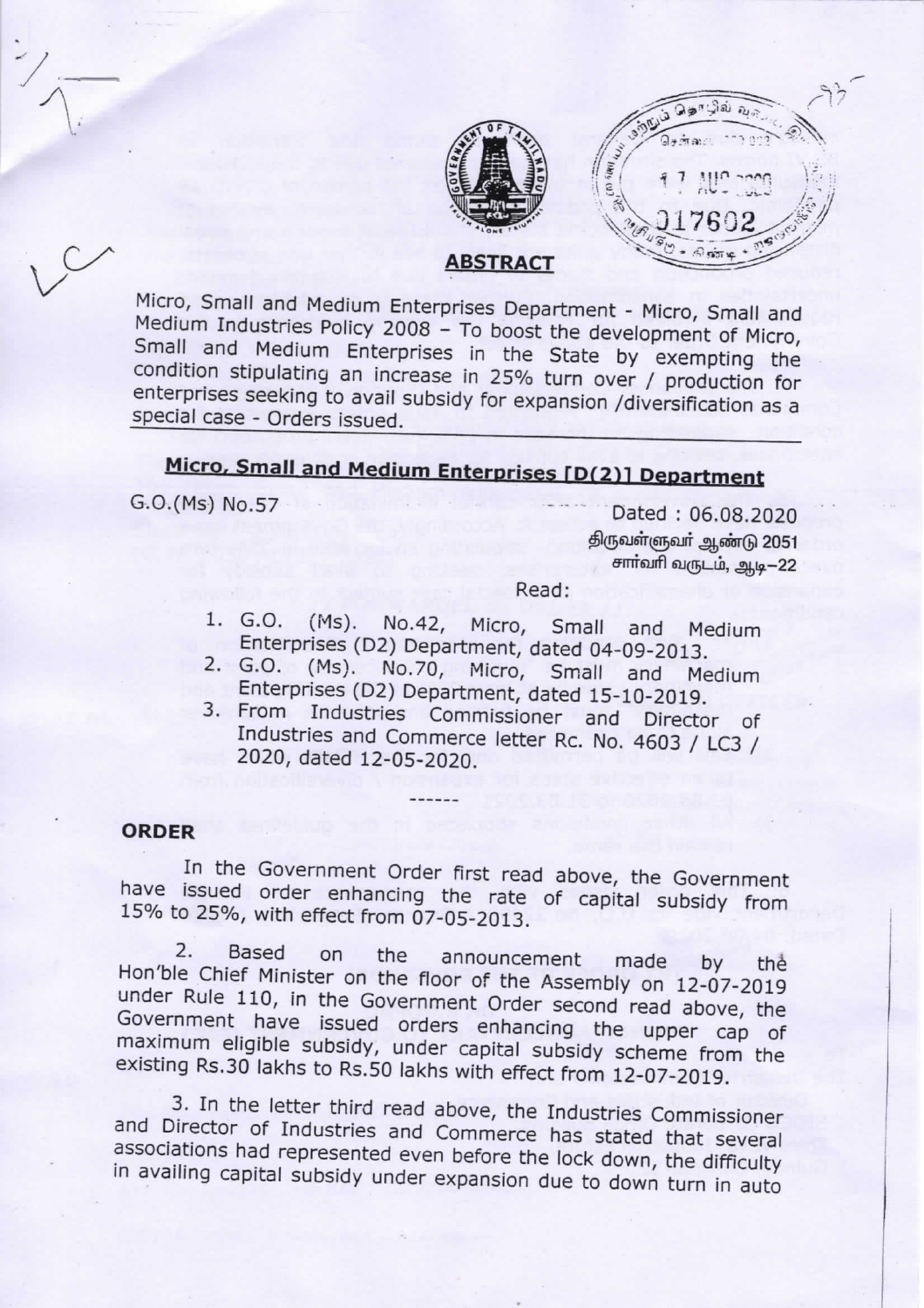industry due to general economic slump and transition to BS VI norms. The situation has further worsened due to the lockdown measures that were put in place to arrest the spread of COVID-19 pandemic. Due to the phased relaxation of lockdown, exodus of migrant labour to their home states, shrinkage of exports and social distancing norms, many units are likely to see further loss of orders, reduced production and slump in orders due to sluggish demand/ uncertainties in consumption. Further there is no additional fund requirement involved for relaxing the existing guidelines in the Government Order to the above effect.

4. The Industries Commissioner and Director of Industries and Commerce has therefore requested to issue orders exempting the condition stipulating an increase in 25°/o turn over/ production for enterprises, seeking to avail subsidy for expansion or diversification.

5. The Government after careful examination of the above proposal have decided to accept it. Accordingly, the Government issue order to exempt the condition stipulating an increase in 25% turn over/ production for enterprises, seeking to avail subsidy for expansion or diversification as a special case subject to the following conditions:-

- 1) The first condition for expansion / diversification of machinery must be "involving enhancement of plant and machinery value by at least 25% of the existing plant and machinery" must be fulfilled and increase in turnover alone to be exempted.
- 2) This will be permitted only for the MSMEs which have taken effective steps for expansion / diversification from 01.04.2020 to 31.03.2021.
- 3) All other conditions stipulated in the guidelines shall remain the same.

6. This order issues with the concurrence of Finance Department vide its U.O. No.22499 / Finance (Industries) / 2020 Dated: 04.08.2020.

### (BY ORDER OF THE GOVERNOR)

#### Dr. K.GOPAL PRINCIPAL SECRETARY TO GOVERNMENT (FAC)

#### TO

The Industries Commissioner and Director of Industries and Commerce, SIDCO Corporate Office Building, Thiru Vi.ka. Industrial Estate, Guindy, Chennai-32.